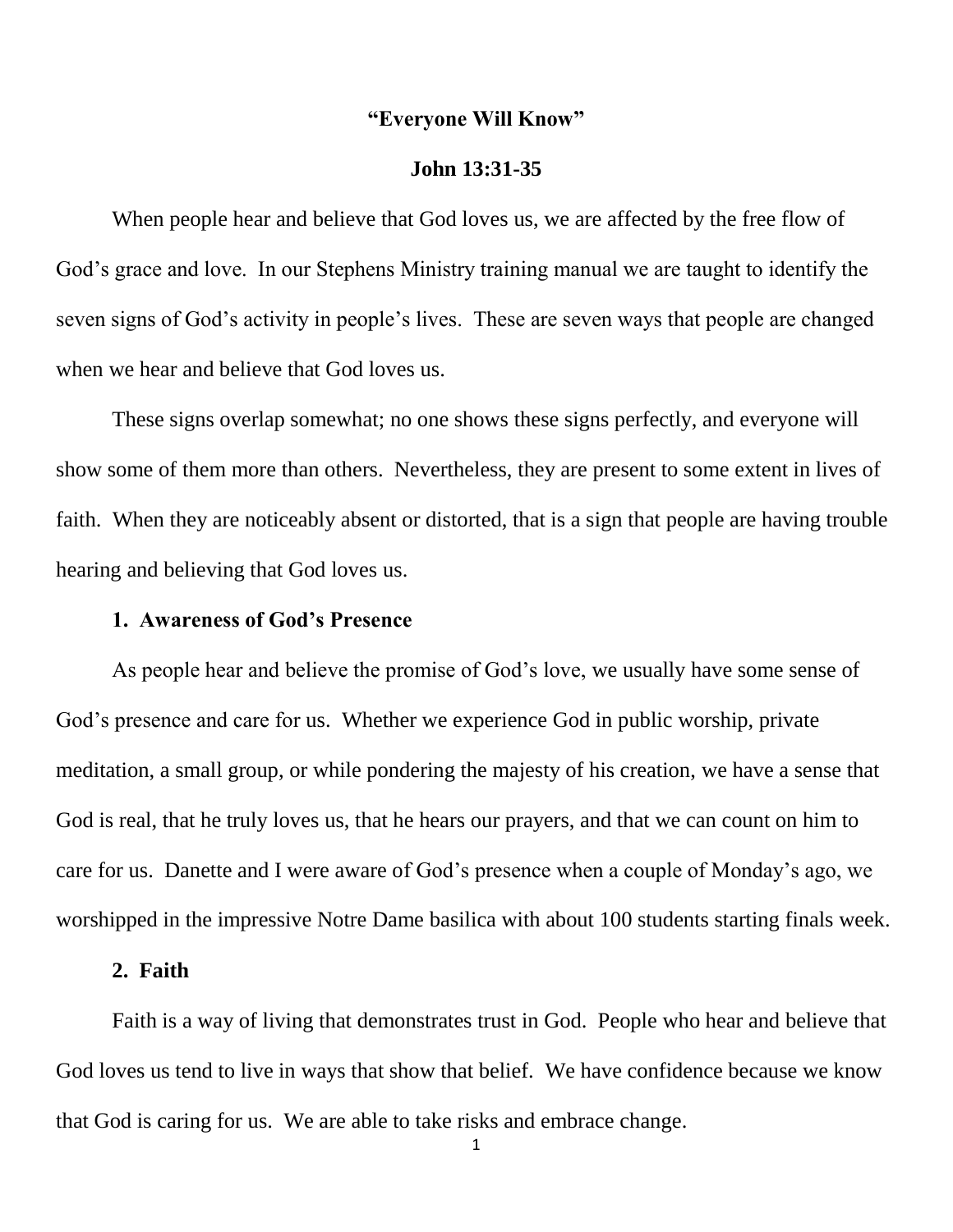As Divinity's Call Committee is formed and we do a congregational survey determining our strengths and weaknesses, we prepare to embrace change as we call a second pastor.

Jesus talked about such faith when he said, "So do not worry, saying, 'What shall we eat' or 'what shall we wear?' For the pagans run after all these things, and your heavenly Father knows that you need them. But seek first his kingdom and his righteousness, and all these things will be given to you as well'" (Matthew 6:31-33). People with faith in God tend to live as Jesus taught, because we know God will take care of us, no matter what.

## **3. Hope**

To hope is to believe in the possibility of a favorable future; it is the opposite of worry, fear, and despair. Hopeful people live positive and fruitful lives. Hope implies a certain discontent with the way things are and propels people to work for a more desirable, Godpleasing future. People who hear and believe the good news about Jesus' resurrection will hope in God, even when all human reasons for hope are gone. We hope and pray for an end to the war in Ukraine.

## **4. Love**

# When people hear and believe that God loves us, our response is to love God and others. Jesus said, "By this everyone will know that you are my disciples, if you have love for one another" (John 13:35). Jesus identified love as the most important command (Mark 12:28-31), and Paul called it the first fruit of the Spirit (Galatians 5:22). Paul wrote, "The greatest of these is love" (1 Corinthians 13:13b), and, "The entire law is summed up in a single command: 'Love your neighbor as yourself'" (Galatians 5:14).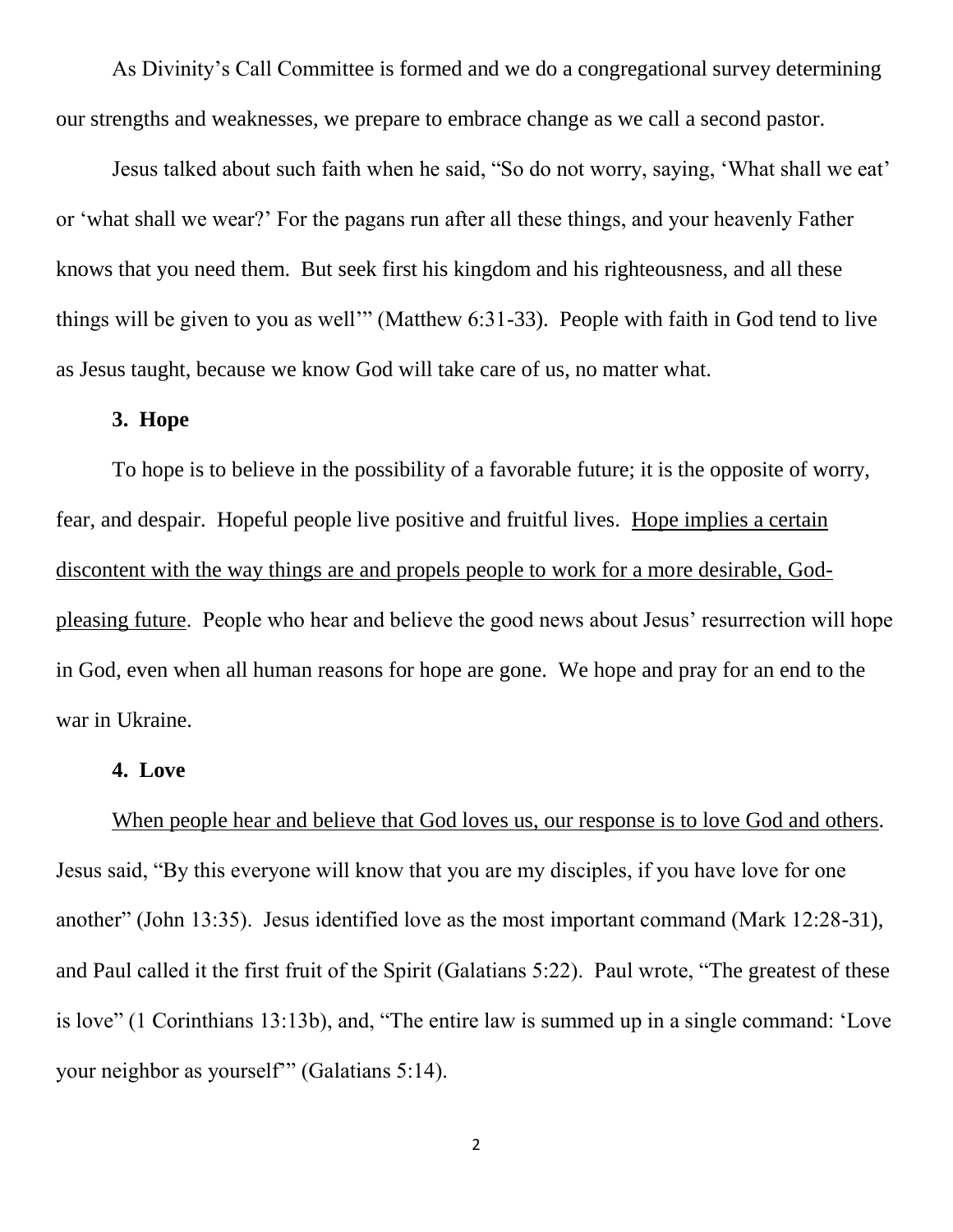As the Holy Spirit enables people to hear and believe that God loves us, the Spirit also helps believers grow to love God more deeply and to serve the needs of others ahead of self. Love is the energy of the Spirit that empowers God's people to extend ourselves for the spiritual growth of others as well as of ourselves.

# **5. Gratitude and Openness to Grace**

People who hear and believe that God loves us are grateful people. We remain open to receiving God's love without thinking we have earned it. When we ask God to forgive us, we believe that he does, and we don't cling to our guilt. We know that God loves us because of who Jesus is and what he did and in spite of who we are and what we have done.

As a result we live gratefully. We regularly recognize the daily gifts and favors God gives us – everything from the beauty of a sunrise to help in a dangerous situation – and we know that those are not just happen-stances but expressions of God's never-ending love. The more we recognize God's minute-by-minute love the more grateful we are. We are grateful that Divinity is weathering the pandemic storm, despite losing 11 members, 10 in nursing homes, we stand together on stable ground.

#### **6. Repentance and Humility**

When people hear and believe that God loves us, we become free to admit our faults and to turn away from our sins. To repent is to turn back from behaviors that are disobedient to God, that hurt others, damage relationships, or are self-destructive. God's love frees people from slavery to such behaviors so that we reject sin and turn toward God's abundant life.

Repentance is an enemy of false pride. In *My Utmost for His Highest*, Oswald Chambers speaks again and again about surrendering to God the right to oneself.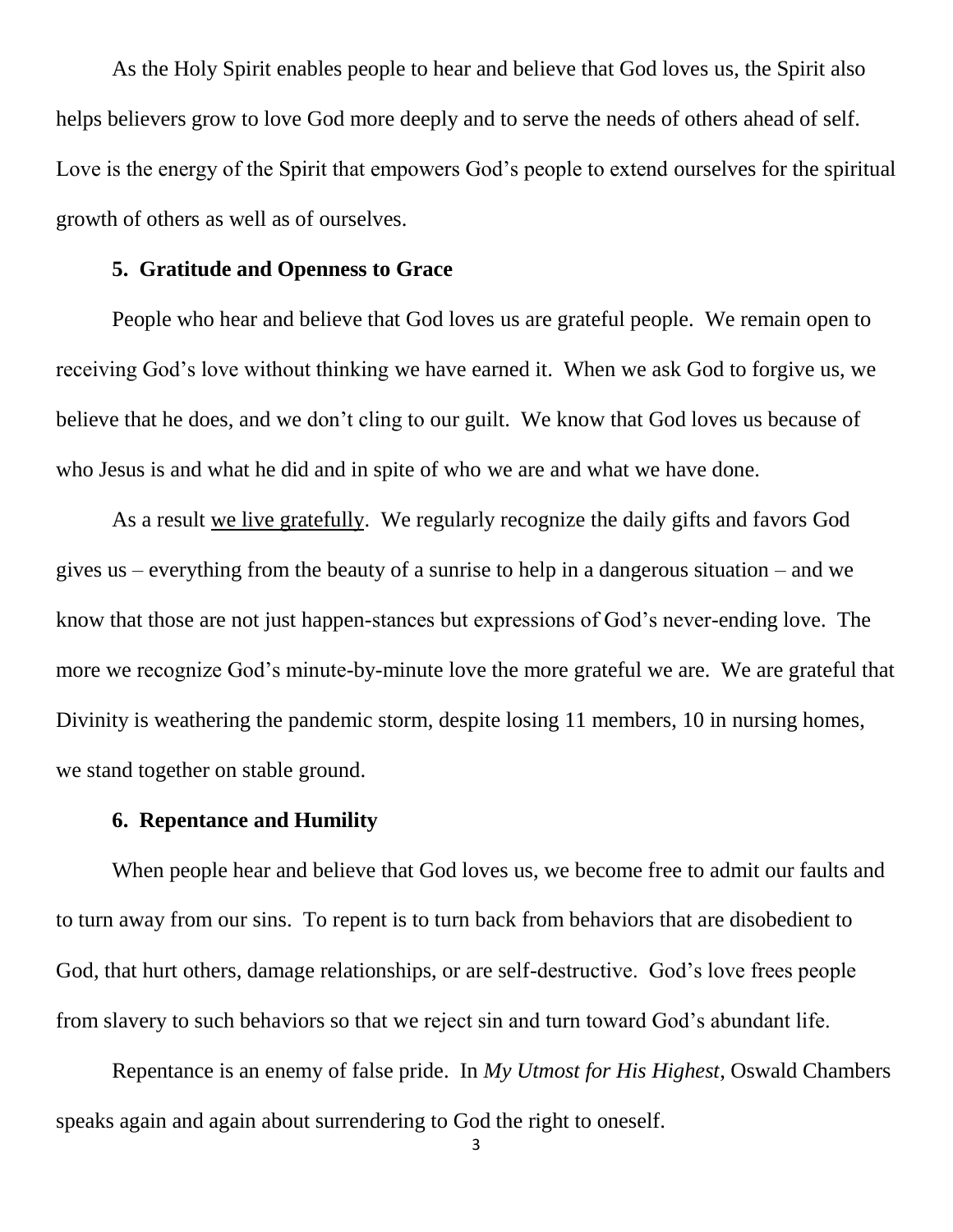That's what Jesus did when he "did not consider equality with God something to be grasped" (Philippians 2:6b), and that's what Christians do when we humbly give up our rights in order to serve God and care for others. Repentance means turning away from one's own rights and surrendering to God's will. That is true humility. True humility is giving away our time and talent to serve on a Call Committee, to serve refugees, to serve as a Stephen Minister, Parish Nurse, on altar care, on a ministry board, making music, or whatever it is God is calling you to do, surrendering to God's will.

## **7. Community**

Those who hear and believe the promise of God's gracious love understand that God has adopted us and that we are now part of a very big family. We are in community with all God's other children and with all humankind. While we maintain our individuality, we don't let it selfishly rule our behavior and relationships. We seek out others with whom to share our gifts, our lives, and our dreams.

These people feel connected rather than isolated from other people. We rejoice in being with others, and we recognize Jesus' presence in others. We are comfortable with people who are different from us, knowing that our connection with others as God's beloved creatures is stronger than any differences. We reach out to other people and care for them.

Now think about where Jesus told his disciples, "I give you a new commandment, that you love one another . . . By this everyone will know that you are my disciples, if you have love for one another."

The phrase "everyone will know" tells us that not only the recipients of a loving action, but also those who witness it, know we are in the presence of a follower of Jesus.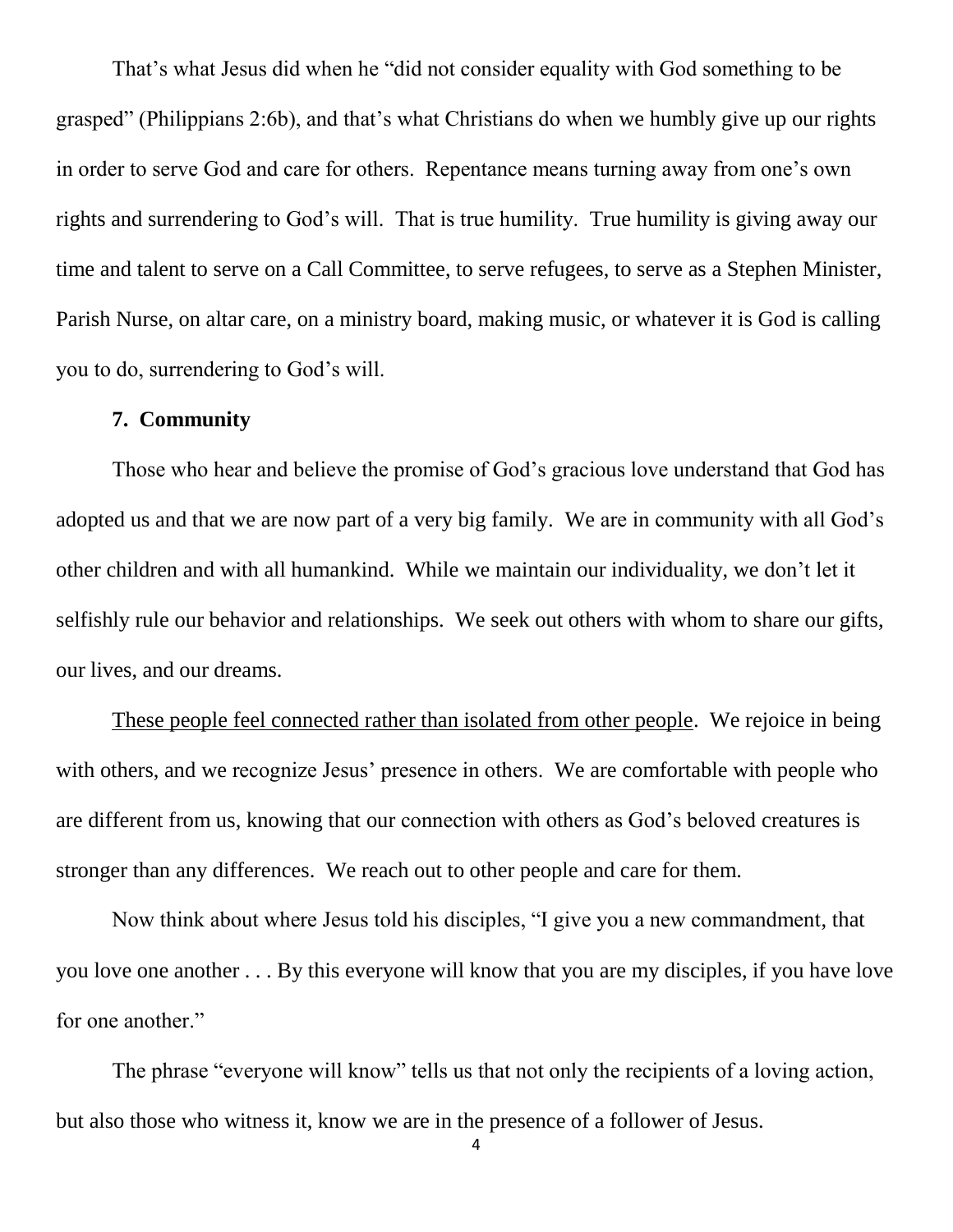Previously, when Jesus talked about love, he was talking about a "love-your-neighbor" kind of love. This love extended *outward* from the circle of believers to whoever was in need (as the Good Samaritan parable illustrates). Here Jesus is commanding the disciples to love *one another*.

In other words, he's telling us that when we act in loving ways toward each other in the faith community, we will reflect his love for us.

And remember that earlier in the evening, before Jesus shared this teaching, he washed the disciples' feet to illustrate graphically for us that loving someone means that we should serve one another.

In effect, Jesus was creating a group, later to be known as *the church*, whose primary identifying characteristic is that we love each other, even expressing that in service to one another. Beyond that, the group can be widely diverse in ethnicity, gender, language, nationality, age, political persuasion and most of the other things that we use to label or identify people today.

But the disciples' *love for one another is the essential identifying mark*. As John explained it elsewhere, "Those who love God must love our brothers and sisters also" (1 John 4:21). As Jesus himself said, "Whoever does the will of God is my brother and sister and mother" (Mark 3:35). Love says a lot about a community like the church. It marks those who express such love as followers of Jesus. And it says that we know God.

Love is the mark.

So how does this play out with us who are disciples today? Is the presence of Jesus recognizable in the ways in which we love one another within the faith community?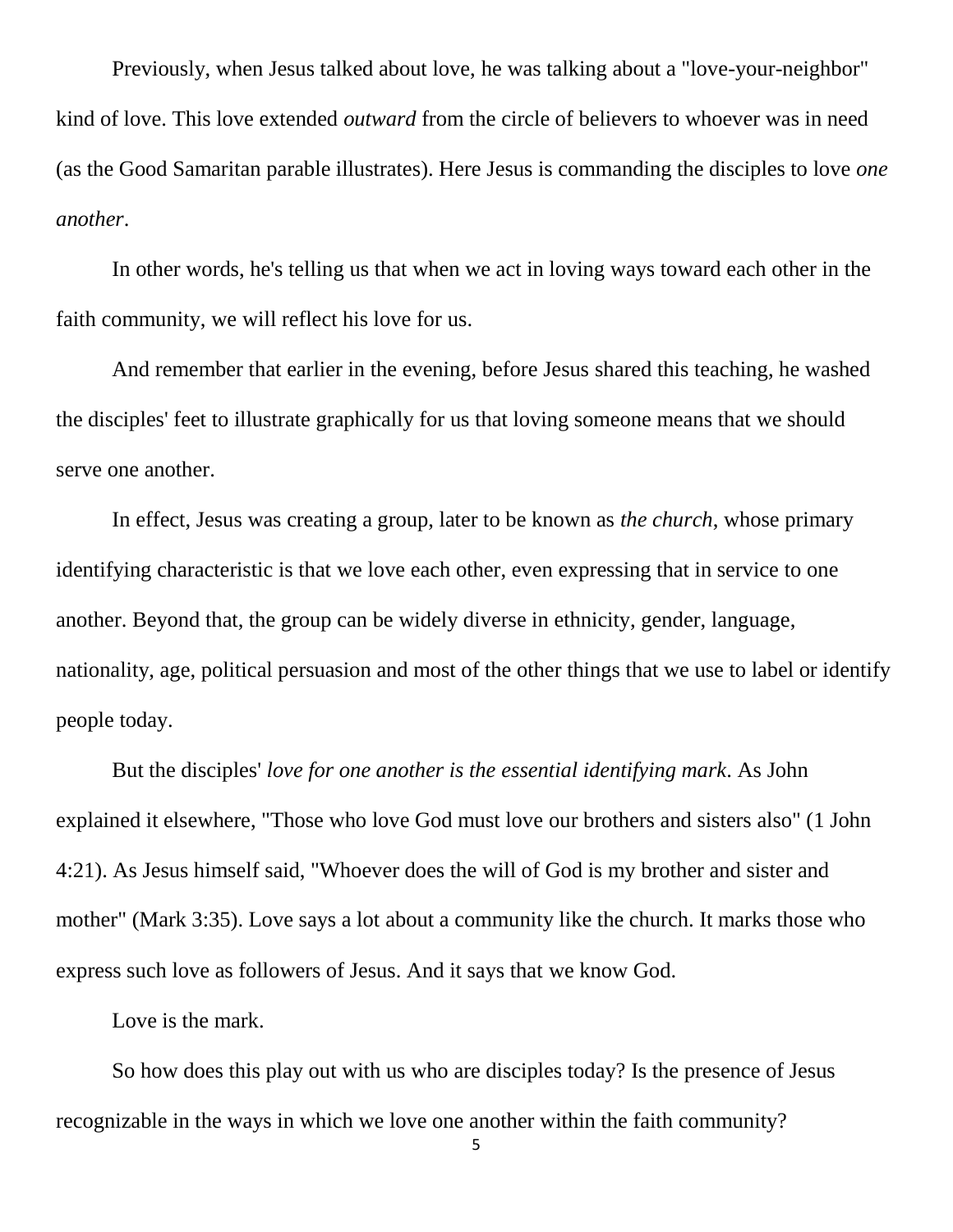Unfortunately, there are plenty of tales of church life that illustrate the opposite, starting with silly accounts about church members who behave badly when visitors sit in "our" pew. A typical story: One pastor tells of an aging adult Sunday school class with a shrinking membership that was asked to move to a smaller room. A growing young-adult class needed the larger space more urgently. The aging group refused; it was *our* room!

There are also anecdotes about newcomers not returning to a congregation because they didn't feel welcome, narratives about women's groups who put locks on the kitchen cabinets so other groups would not use the kitchen and mess it up.

No mark of love in all of this.

But, let's not discount the good work the church is already doing. Let's remember that congregations often manage to put up with, work around or calm disruptive members -- things that most businesses won't tolerate. This shows that we've learned *something* about loving one another, even loving some of our fellow worshipers who are harder to love than others.

Let's also not forget that –

- Many children got their first real understanding that we might have something to offer to the world when we praised them in a Sunday School class or for singing in the youth choir which will hopefully make a comeback this fall.

- Some teenagers heard their calling to be disciples of Jesus through the example of a youth leader, during a mission trip, while attending a Bible Camp or because of the acceptance they found at church when some things weren't going so well at home.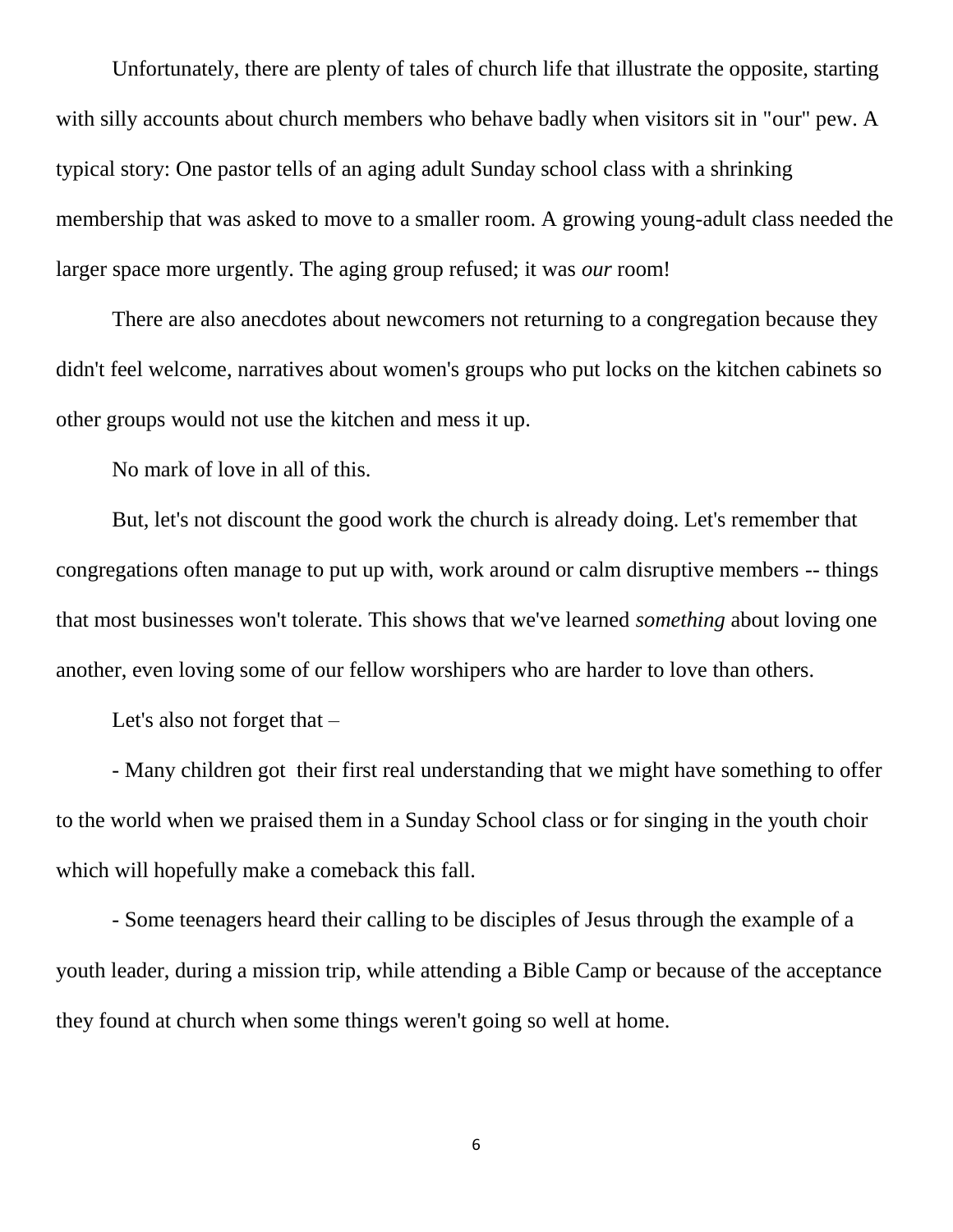- Some people agree to participate in mission projects or in various ministries because a fellow church member asks them to, something they might be more reluctant to do if the request came from say, another parent on our kid's soccer team.

- The funeral dinners; visits to the shut-ins from laypeople; emergency, but quiet, gifts of financial support to members with sudden need; prayers for one another during times of illness or grief or concern; strong friendships between some members who wouldn't even have met if they hadn't come to church, and Stephen Ministry relationships are all examples of Christian love.

Some followers of Jesus help people by volunteering in our nursery so young parents can worship in peace. Our parish nurses make follow-up phone calls when our hospitalized come home to see if they need a dinner or other help.

There are a lot of things that congregations, even struggling congregations, get right. Often, followers of Jesus really do express our love for one another through service and support. Jesus said it was "a new commandment," indicating that it's not optional for Christians.

In practice, of course, while we may be able to serve each other without hesitation, we aren't likely to be able to have the same level of fellowship with *everyone*.

Years ago, the great Quaker writer Thomas Kelly said, "No single person can hold *all* dedicated souls within his [or her] compass in steadfast Fellowship with equal vividness." (He considered the Fellowship so important that he wrote it with a capital "F"!) Kelly went on to acknowledge that there are *degrees* of Fellowship. Although all might be within the bonds of love, some are nearer to us individually than others. Some of these who are not so near us might be nearer to others, however, making various groupings in the church that overlap.